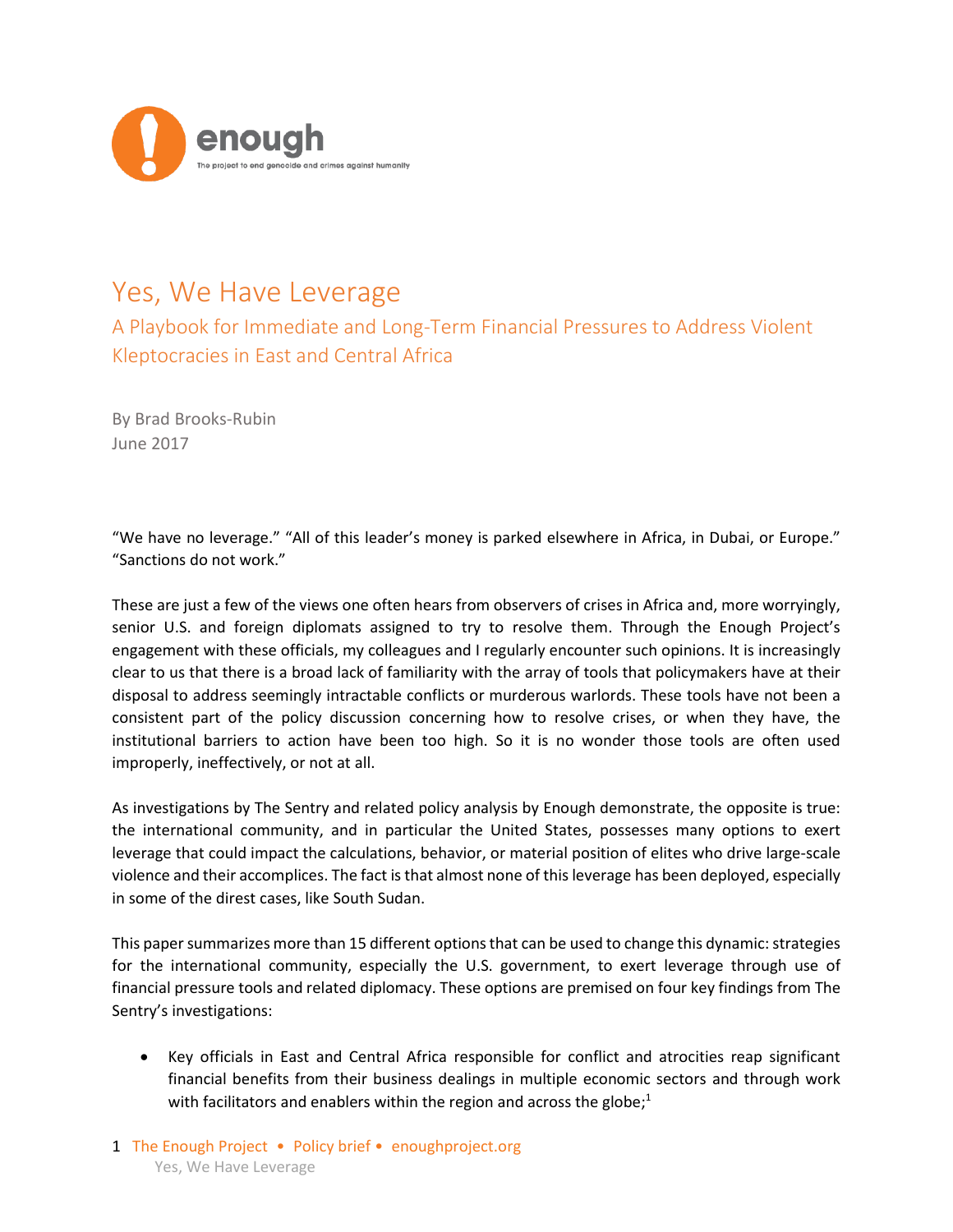- These officials work through interconnected business networks involving dozens of companies on which they, their family members, and business proxies serve as shareholders and owners;<sup>2</sup>
- These companies and their business sectors operate largely in the U.S. dollar, which provides the U.S. government with jurisdiction over many of the transactions;<sup>3</sup>
- The structure of these networks and their conduct of business in U.S. dollars resemble the structures of the networks that the U.S. government and international community have dealt with in responding to other threats, from Iran to Myanmar to narcotics trafficking.<sup>4</sup>

In light of these findings, and the urgency of the crises throughout East and Central Africa, the following options should urgently be explored. Each tool must of course be adapted for the specific circumstances. These tools must also be used not simply for their own sakes or to punish bad actors in a vacuum, but with a clear connection to over-arching foreign policy strategies focused on achieving peace. Although it is always preferable for the United States to act in concert with other countries or international organizations, these are also tools that can—and should—be used unilaterally, if only to propel others to join.

#### I. Modernized Sanctions

The existing approach to economic sanctions in most sub-Saharan African contexts has been to use asset freezes and travel bans focused on a small list of individuals, with little regard to their financial vulnerabilities or assets. This is almost guaranteed to be ineffective. Where sanctions are used effectively and aggressively, they rely on modernized approaches such as:

- 1. Focus on network sanctions, not just individual asset freezes. For asset freeze sanctions to be effective in contexts like Sudan, South Sudan, or Democratic Republic of Congo, once individual targets are named, then "derivative" sanctions authorities must be used to designate networks, including those providing material/financial assistance to targets as associates and facilitators, or companies they own or control, whether in-country or internationally. 5 Future asset freeze designations should focus only on targets where these derivative authorities can be used to attack networks. Treasury's designation on June 1, 2017, of Congolese Gen. Francois Olenga and one of the companies he owns is a tentative but positive step in this direction.<sup>6</sup> Ownership/control percentages required for designation should be set at 25 percent, in line with beneficial ownership principles, rather than the current 50 percent level.<sup>7</sup>
- 2. Deploy sectoral sanctions. In most sub-Saharan African sanctions programs, the criteria for designation focus on those responsible for specific types of bad acts and are often derived from U.N. Security Council resolutions. In other programs, such as Russia/Ukraine and North Korea where the U.S. has developed more unilateral approaches, sanctions have turned to targeting those companies active in the key sectors that enable a regime's activities. $8$  These sanctions can be used to target those engaging in completely legal business activities; the sanctions are imposed because activities take place in economic sectors that have been captured by a regime or armed group. Potential targets for sectoral sanctions include the oil sector in South Sudan or aspects of the mining sector in Congo or the Central African Republic.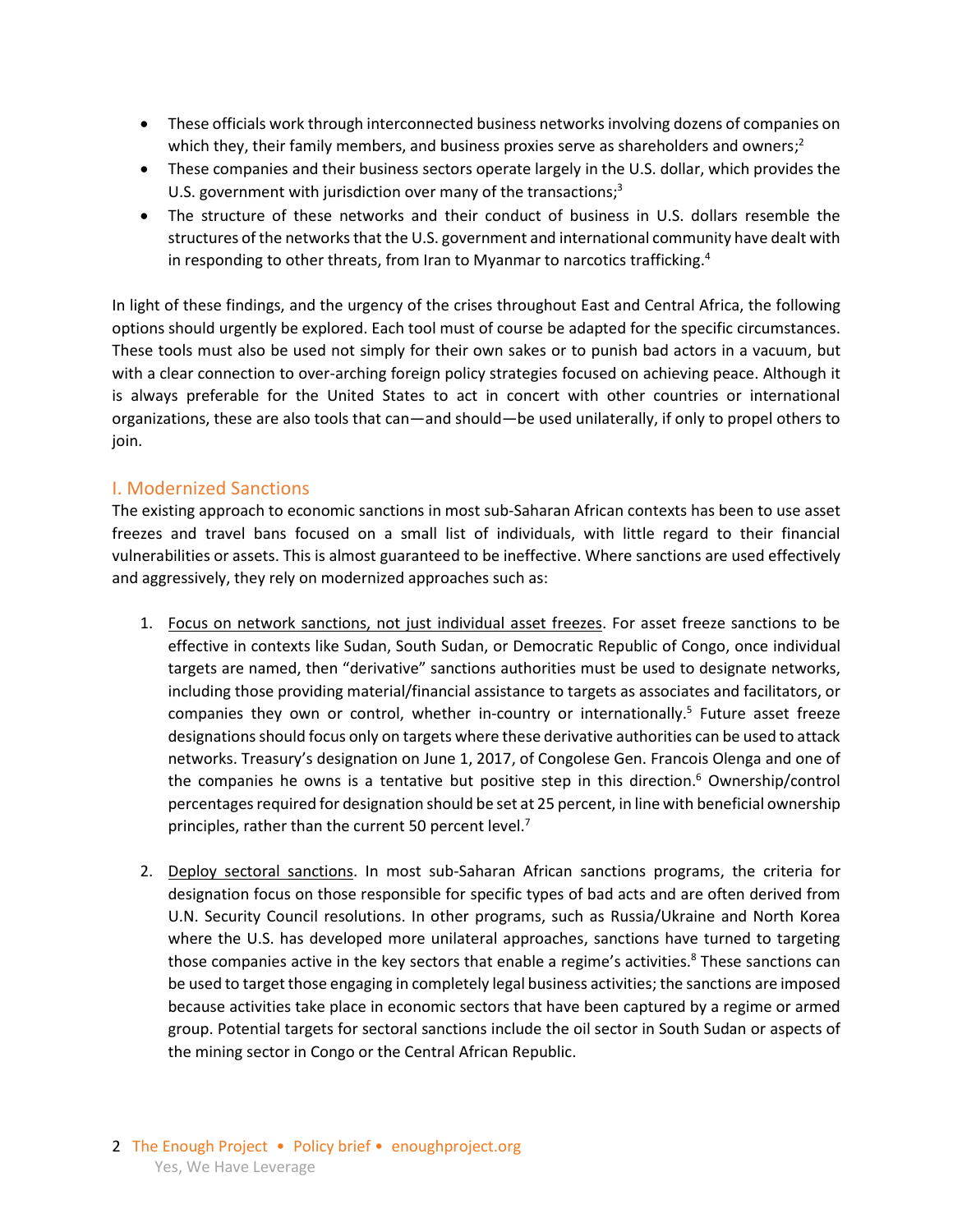- 3. Explore secondary–type sanctions. Secondary sanctions directly pressure foreign financial institutions that do business with actors engaging in business activities that the United States identifies as the most concerning. In the Iran context, secondary sanctions focused on foreign banks facilitating payments related to Iran's nuclear weapons program. <sup>9</sup> This model could be applied, for example, to foreign banks facilitating Sudan's weapons industry.
- 4. Use sanctions tools other than asset freezes. For any of the above sanctions measures, it is critical that measures other than asset freezes and travel bans be used. These have become the default approaches, and targets have proved they can develop countermeasures more rapidly than authorities and banks can keep up. Other tools include the following, which have been used in other sanctions contexts:
	- i. Limiting the target's ability to access financing/credit/debt of longer than 30 or 60 days related to a specific sector of concern, such as oil or mining;<sup>10</sup>
	- ii. Restricting the target's ability to participate in U.S. government contracts, procurement, or other programs;<sup>11</sup>
	- iii. Prohibiting the target's network from benefiting from funding via Overseas Private Investment Corp. (OPIC) or Export-Import Bank (EXIM) of the United States, etc.;
	- iv. Prohibiting the target from receiving exports or re-exports of U.S. origin goods, technology, or services;
	- v. Requiring public reporting from any U.S. persons doing business with the specific target or sector, specifically to ensure appropriate due diligence is being exercised; $12$
	- vi. Prohibiting the use of correspondent banking services for the target, or particular types of financial transactions.

## II. Direct Anti-Money Laundering (AML) measures

When corrupt leaders or their business associates take bribes or otherwise divert public funds into their private accounts, then place those funds in the formal banking system, and use them to conduct transactions such as real estate purchases, that is money laundering. Specifically, it is laundering the proceeds of corruption.<sup>13</sup> The Sentry's research shows this occurring across South Sudan, Sudan, and Congo, usually routing through neighboring countries, largely in U.S. dollars. Measures that can be taken to address this focus on the conduct, rather than the target, such as:

1. FinCEN and other FIU Advisory/Investigative steps. The U.S. Financial Crimes Enforcement Network (FinCEN), which acts as the U.S. financial intelligence unit (FIU), can take a number of steps both to gather information about potential money laundering emanating from South Sudan, as well as to provide warnings, in the form of Advisories, to financial institutions about the patterns this money laundering activity takes.<sup>14</sup> The investigative steps taken by FinCEN are normally done privately with banks and other governments, such as through a request made pursuant to Section 314(a) of the Patriot Act,<sup>15</sup> while an Advisory is typically public and designed to prompt more reporting from banks about suspicious activities they may not have otherwise detected. Foreign FIUs, particularly in Europe, each have different legal mechanisms but most have the ability to request materials from banks and issue public statements.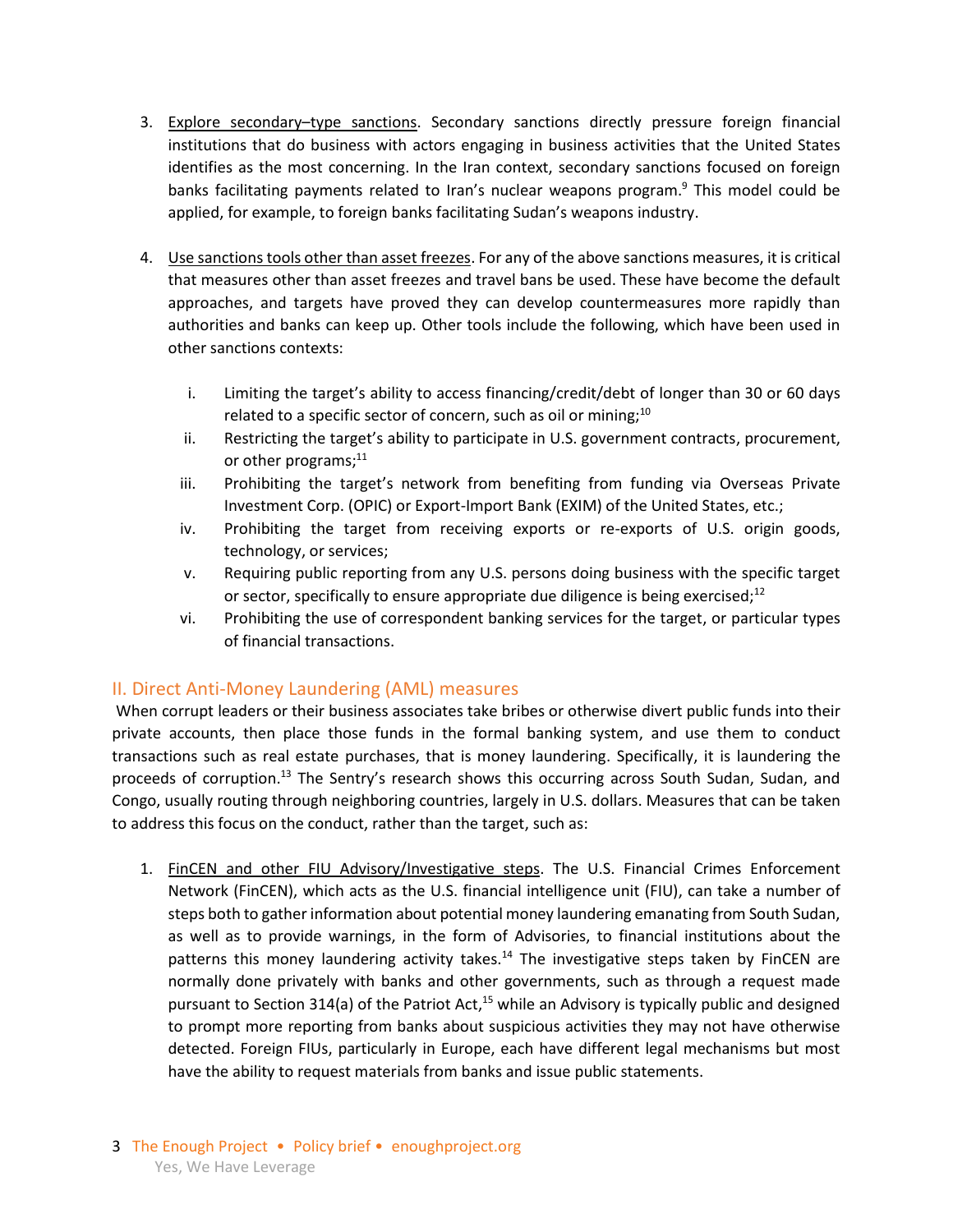- 2. Special Measures pursuant to Section 311 of the Patriot Act. Should FinCEN develop sufficient evidence, it can issue a finding that declares a "primary money laundering concern."<sup>16</sup> To date, this has only ever been used against countries and specific institutions, but the authority is capable of being deployed against specific classes of transactions, particular accounts, etc. $^{17}$  Once a primary money laundering concern is declared, FinCEN then can require the use of one or more of five special measures, but only Special Measure 5 (requiring the termination of all correspondent banking relationships) has ever been used.<sup>18</sup> The other special measures could be used to simply require more due diligence or broader recordkeeping.
- 3. Establish a 314(b) process for sharing among banks. This section of the Patriot Act allows banks to share information with one another that would otherwise be restricted. Given the likelihood that information about money laundering related to East and Central Africa involves transactions transiting many banks, this would enable banks to develop information through cooperation.<sup>19</sup>

# III. Multilateral AML Measures: FATF/FATF-Style Regional Body Attention and Pressure, particularly on facilitating countries.

The Financial Action Task Force (FATF) is the multilateral body responsible for developing global standards for combating money laundering and threat finance as well as evaluating member state compliance with those standards.<sup>20</sup> There are several regional organizations, known as FATF-Style Regional Bodies (FSRBs), that concentrate on these issues in localized contexts. The Eastern and Southern Africa Anti-Money Laundering Group (ESAAMLG)<sup>21</sup> is the most relevant such body for East and Central Africa, though several FSRBs are relevant to the work. Options related to AML issues on this level include:

- 1. Raise Concerns within FATF. The laundering of corruption's proceeds from East and Central Africa into the international financial system has not specifically been on FATF's agenda as a particular threat, and it is not a traditional issue to be raised in the body. But given the dire nature of the situations in South Sudan and Congo and the role of money laundering in perpetuating these crises, the United States and other delegations could raise the issue in their bilateral meetings with key governments and seek to ensure the issue is added to the FATF agenda over time, through the work done by FATF on corruption. 22
- 2. Raise concerns about South Sudan and AML within ESAAMLG. In addition to FATF, the U.S. delegation to ESAAMLG could also raise concerns about South Sudan in future meetings, including inviting experts to present to members on the patterns of money laundering detected to date.
- 3. Highlight corruption as a concern for Mutual Evaluations, such as for Kenya and Uganda. The "mutual evaluation" process is the means through which the AML systems developed and implemented by FATF members are assessed.<sup>23</sup> Countries with weak AML systems are placed on specific FATF lists, subject to Advisories by FinCEN and other FIUs, and face additional due diligence by financial institutions.<sup>24</sup> The U.S. and other governments should ensure that assessment teams for facilitating countries such as Kenya, which could see its next mutual evaluation in 2018, focus on money laundering from South Sudan during these processes. Uganda's mutual evaluation from 2016 revealed a number of deficiencies; Uganda could be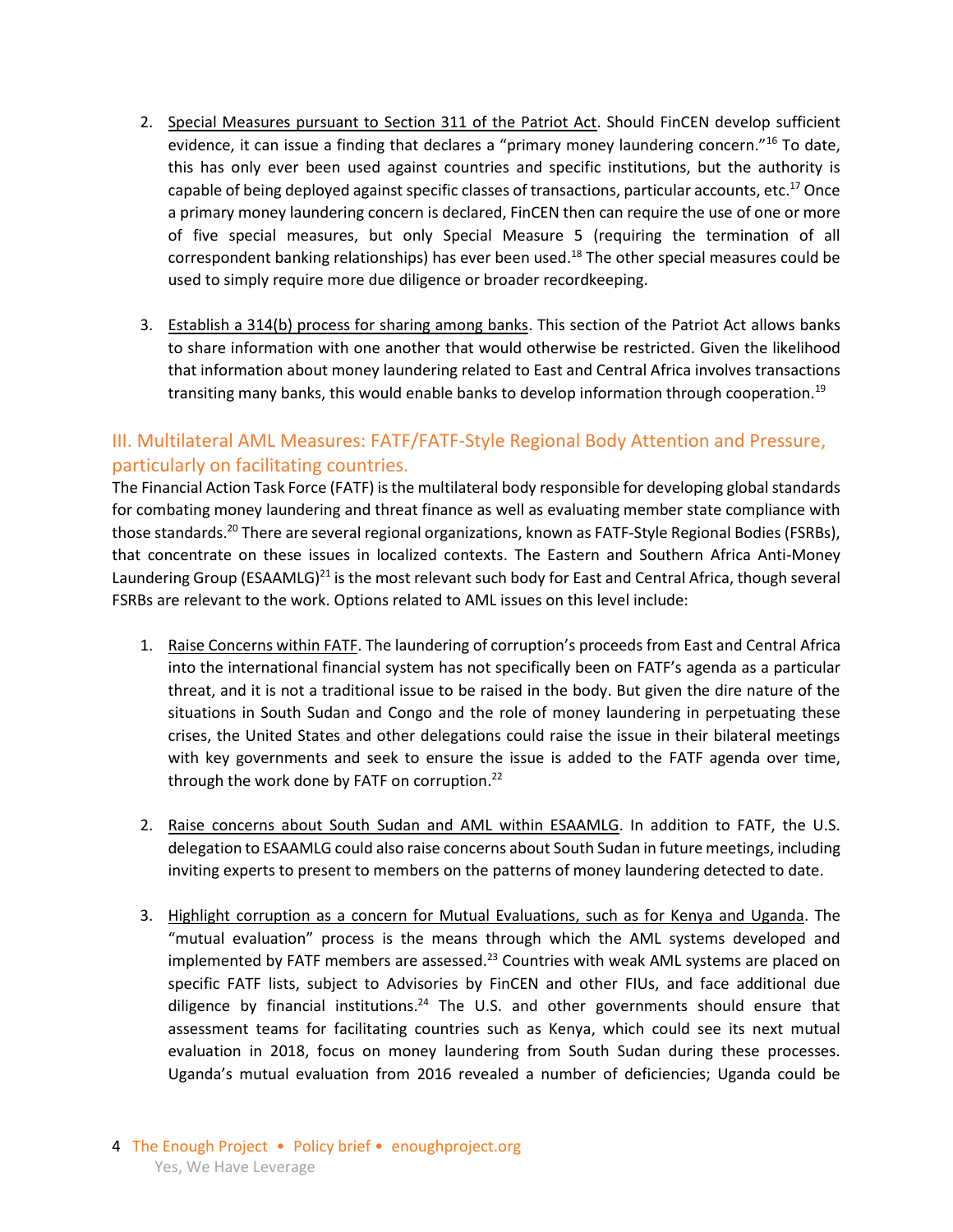encouraged to act against illicit South Sudanese assets as a means of demonstrating progress in tightening its system.

### IV. Outreach/Diplomacy/Direct Pressure

The measures discussed above are direct actions, whether pursuant to a specific legal authority or the general activities of a specific agency or body. The U.S. Departments of the Treasury and State, as well as other governments, should also use public diplomacy pressures that have been deployed effectively in other contexts to raise awareness and help deter economic engagement with individuals, entities, sectors, and even countries of concern. These pressures include:

- 1. Demarches by State and Treasury officials that remind facilitating governments of the way in which they are risking their substantial investments in their banking and commercial sectors. For example, Kenya's focus on its banking sector is at risk the more it permits illicit South Sudanese activity to continue. Should global banks start to become concerned or even withdraw, and the U.S. dollar becomes less accessible, these investments could fail;
- 2. Public statements and press releases by U.S. officials that raise concerns about these issues, focusing attention on the need for banks and regional actors to address them.<sup>25</sup> Because this has not been a U.S. government focus in the past, banks will notice the new attention;
- 3. Convening of banks to review specific concerns and remind them of the risks to their institutions from these threats. The meeting should be followed with a press release aimed at attracting the attention of other banks;
- 4. Convening of commodities traders and natural resources firms, along with a press release, to highlight the risks posed by these sectors in the region, the possible penalties they face for connections to illicit activity, and the importance of identifying responsible channels for investment;
- 5. Establishment of an interagency Task Force on the Licit and Illicit Economy of East and Central Africa that identifies individuals, entities, and sectors of concern, and also develops research on mechanisms for responsible investment;<sup>26</sup>
- 6. Technical assistance through Treasury to help regional governments improve their AML detection and enforcement efforts.

#### Note on De-Risking

The principal downside to any of these actions is the potential for broader "de-risking" by global banks, which may decide that the compliance costs, and possible penalties for even unintentional mistakes, associated with providing any banking services at all connected to the region may become too great when compared to the potential profits.<sup>27</sup> Banks that make this calculation and close down business services for this reason are said to be "de-risking."28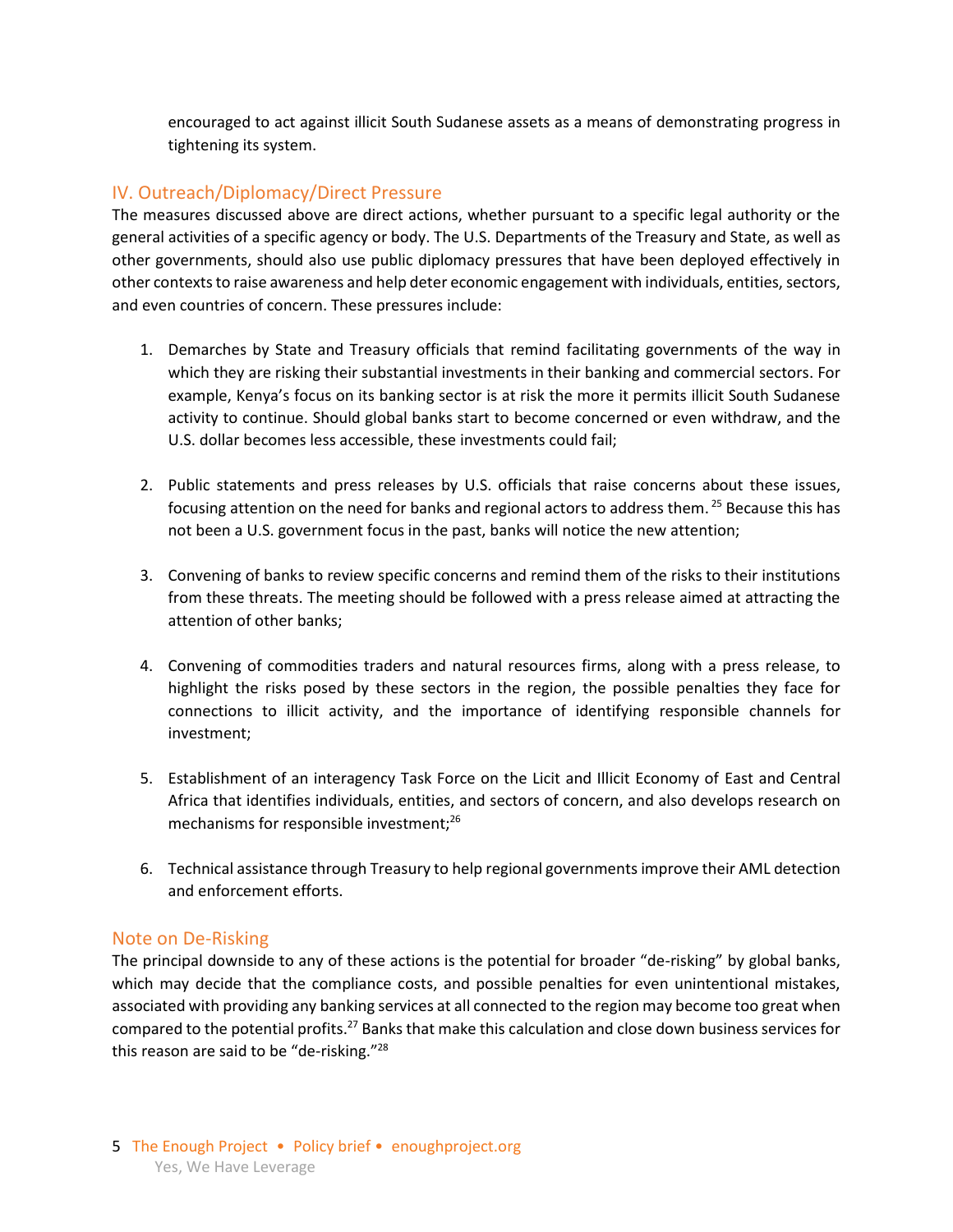There is no specific step that can prevent de-risking. Any of the actions taken above should come with a clear message from the U.S. government that the concerns are limited to specific networks and patterns of conduct, encouraging banks to ensure that people in the region have access to capital and banking for legitimate purposes.<sup>29</sup>

#### **Conclusion**

When the measures above and those like them are deployed in a thoughtful and coordinated strategy designed to support clear foreign policy objectives, the United States and broader international community can finally demonstrate to violent kleptocrats and warlords bent on violence and corruption that leverage exists to stop them. And that the leverage will be used until it can successfully redirect incentive structures toward peace, human rights, and good governance.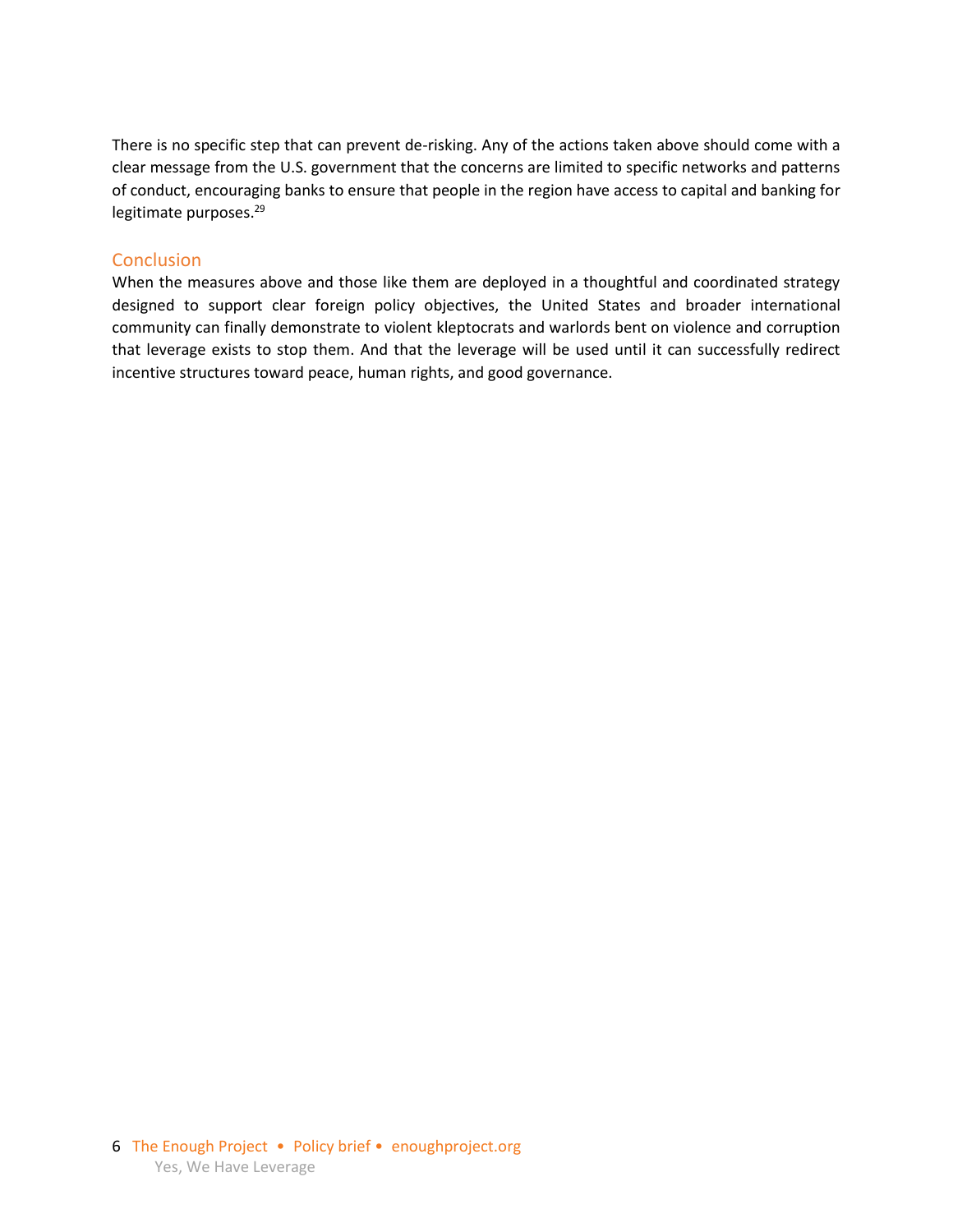## **Endnotes**

 $\overline{a}$ 

<sup>1</sup> The Sentry, "War Crimes Shouldn't Pay," (September 2016), available at [https://cdn.thesentry.org/wp](https://cdn.thesentry.org/wp-content/uploads/2016/09/Sentry_WCSP_Finalx.pdf.)[content/uploads/2016/09/Sentry\\_WCSP\\_Finalx.pdf.](https://cdn.thesentry.org/wp-content/uploads/2016/09/Sentry_WCSP_Finalx.pdf.)

<sup>2</sup> Jeffrey Gettleman, "As President Joseph Kabila Digs In, Tensions Rise in Congo," New York Times, December 17, 2017, available at https://www.nytimes.com/2016/12/17/world/africa/congo-joseph-kabila-corruption.html? r=0.  $3$  The Sentry, "War Crimes Shouldn't Pay," p. 51.

4 J.R. Mailey and Jacinth Planer, "Bankrupting Kleptocracy: Financial tools to counter atrocities in Africa's deadliest war zones," (October 2016), available at [http://enoughproject.org/reports/bankrupting-kleptocracy-financial](http://enoughproject.org/reports/bankrupting-kleptocracy-financial-tools-counter-atrocities-africas-deadliest-war-zones.)[tools-counter-atrocities-africas-deadliest-war-zones.](http://enoughproject.org/reports/bankrupting-kleptocracy-financial-tools-counter-atrocities-africas-deadliest-war-zones.)

<sup>5</sup> For just one recent example of this approach taken in another context, see U.S. Department of the Treasury, "Treasury Sanctions Iranian Defense Officials and a China-Based Network for Supporting Iran's Ballistic Missile Program," May 17, 2017, available at [https://www.treasury.gov/press-center/press-releases/Pages/sm0088.aspx.](https://www.treasury.gov/press-center/press-releases/Pages/sm0088.aspx)

<sup>6</sup> U.S. Department of the Treasury, "North Korea Designations and Updates; Non-proliferation Designations and Updates; Democratic Republic of the Congo Designations; Counter Terrorism Removals," June 1, 2017, available at <https://www.treasury.gov/resource-center/sanctions/OFAC-Enforcement/Pages/20170601.aspx.>

 $7$  Chip Poncy, "Countering Russia: Further Assessing Options for Sanctions," Written Testimony to the U.S. Senate Committee on Banking, Housing & Urban Affairs, April 27, 2017, p.3, available at

[https://www.banking.senate.gov/public/\\_cache/files/bda006ca-0324-4a0f-bc46-](https://www.banking.senate.gov/public/_cache/files/bda006ca-0324-4a0f-bc46-7810ab59cbd6/3B008EA894E663D1D501BB1C7AF2A1AE.poncy-testimony-4-27-17.pdf)

[7810ab59cbd6/3B008EA894E663D1D501BB1C7AF2A1AE.poncy-testimony-4-27-17.pdf.](https://www.banking.senate.gov/public/_cache/files/bda006ca-0324-4a0f-bc46-7810ab59cbd6/3B008EA894E663D1D501BB1C7AF2A1AE.poncy-testimony-4-27-17.pdf) Poncy is a former Treasury official making a similar recommendation with respect to Russia. Technically, the 50 percent threshold is for when a company is considered "blocked property" of a designated individual or entity, and thus per se sanctioned. But the 50 percent threshold is also often used when deciding whether to formally designate a company.

<sup>8</sup> U.S. Department of the Treasury, Office of Foreign Assets Control (OFAC), "Ukraine/Russia-Related Sanctions Program," p. 5, (Updated June 2016), available at [https://www.treasury.gov/resource](https://www.treasury.gov/resource-center/sanctions/Programs/Documents/ukraine.pdf)[center/sanctions/Programs/Documents/ukraine.pdf.](https://www.treasury.gov/resource-center/sanctions/Programs/Documents/ukraine.pdf)

<sup>9</sup> U.S. Department of the Treasury, "CISADA: The New U.S. Sanctions on Iran," (August 2010) available at https://www.treasury.gov/resource-center/sanctions/Programs/Documents/CISADA\_english.pdf.

<sup>10</sup> U.S. Department of the Treasury, Office of Foreign Assets Control (OFAC), "Directive 1 (As Amended) Under Executive Order 13662," September 12, 2014, available at [https://www.treasury.gov/resource](https://www.treasury.gov/resource-center/sanctions/Programs/Documents/eo13662_directive1.pdf)[center/sanctions/Programs/Documents/eo13662\\_directive1.pdf.](https://www.treasury.gov/resource-center/sanctions/Programs/Documents/eo13662_directive1.pdf)

<sup>11</sup> Iran Sanctions Act of 1996, as Amended, Public Law 172, 104<sup>th</sup> Cong. (August 5, 1996), (sections 6(a)(5) and 6(b)), available a[t https://www.treasury.gov/resource-center/sanctions/Programs/Documents/isa\\_1996.pdf.](https://www.treasury.gov/resource-center/sanctions/Programs/Documents/isa_1996.pdf)

<sup>12</sup> U.S. Department of State, "Reporting Requirements on Responsible Investment in Burma," OMB NO. 1405-0209, available a[t https://www.humanrights.gov/wp-content/uploads/2013/05/responsible-investment-reporting](https://www.humanrights.gov/wp-content/uploads/2013/05/responsible-investment-reporting-requirements-final.pdf)[requirements-final.pdf](https://www.humanrights.gov/wp-content/uploads/2013/05/responsible-investment-reporting-requirements-final.pdf) (last accessed June 2017).

<sup>13</sup> Financial Action Task Force (FATF), "Laundering the Proceeds of Corruption," (July 2011) p. 16, available at [http://www.fatf-](http://www.fatf-gafi.org/media/fatf/documents/reports/Laundering%20the%20Proceeds%20of%20Corruption.pdf)

[gafi.org/media/fatf/documents/reports/Laundering%20the%20Proceeds%20of%20Corruption.pdf.](http://www.fatf-gafi.org/media/fatf/documents/reports/Laundering%20the%20Proceeds%20of%20Corruption.pdf)

<sup>14</sup> U.S. Department of the Treasury, Financial Crimes Enforcement Network, "Advisories/Bulletins/Fact Sheets," available a[t https://www.fincen.gov/resources/advisoriesbulletinsfact-sheets](https://www.fincen.gov/resources/advisoriesbulletinsfact-sheets) (last accessed June 2017).

<sup>15</sup> U.S. Department of the Treasury, Financial Crimes Enforcement Network, "FinCEN's 314(a) Fact Sheet," June 6, 2017, available a[t https://www.fincen.gov/sites/default/files/shared/314afactsheet.pdf.](https://www.fincen.gov/sites/default/files/shared/314afactsheet.pdf)

<sup>16</sup> U.S. Department of the Treasury, "Fact Sheet: Overview of Section 311 of the USA PATRIOT Act," available at <https://www.treasury.gov/press-center/press-releases/Pages/tg1056.aspx> (last accessed June 2017).

<sup>17</sup> U.S. Department of the Treasury, "311 Special Measures: Special Measures for Jurisdictions, Financial Institutions, or International Transactions of Primary Money Laundering Concern," available at

<https://www.fincen.gov/resources/statutes-and-regulations/311-special-measures> (last accessed June 2017).

<sup>18</sup> For information on Special Measure 5, see, "Prohibitions of Conditions on Opening or Maintaining Certain Correspondent or Payable Through Accounts," found in Federal Financial Institutions Examination Council Bank